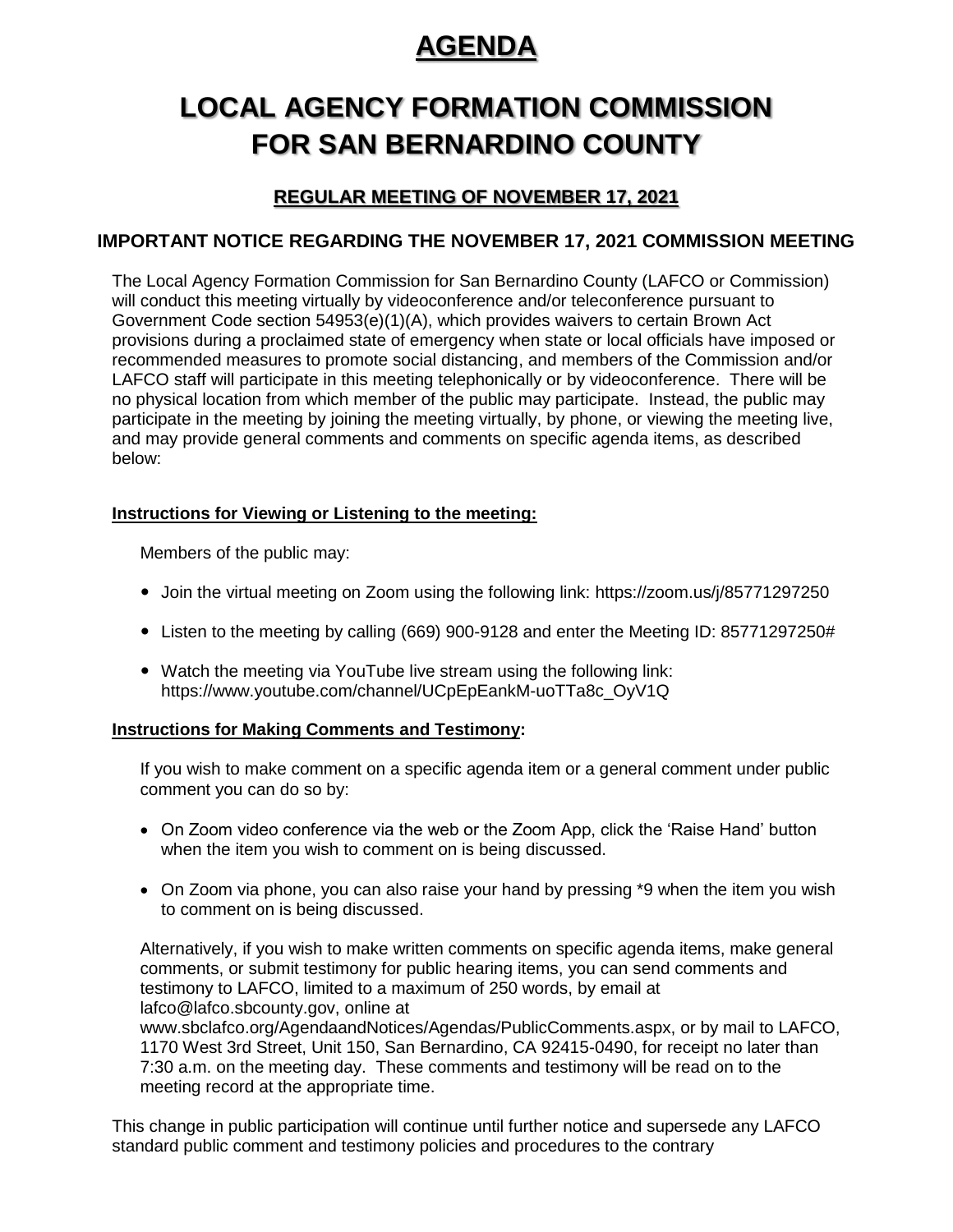## **9:00 A.M. – CALL TO ORDER – FLAG SALUTE**

**ANNOUNCEMENT:** Anyone present at the hearing who is involved with any of the changes of organization to be considered and who has made a contribution of more than \$250 in the past twelve (12) months to any member of the Commission will be asked to state for the record the Commission member to whom the contribution has been made and the matter of consideration with which they are involved.

1. Presentation of Resolution of Appreciation to Pamela Miller for her Service as CALAFCO Executive Director

### **CONSENT ITEMS:**

The following consent items are expected to be routine and non-controversial and will be acted upon by the Commission at one time without discussion, unless a request has been received prior to the hearing to discuss the matter.

- 2. Approval of Minutes for Regular Meeting of September 2021
- 3. Approval of Executive Officer's Expense Report
- 4. Ratify Payments as Reconciled and Note Cash Receipts for Months of August and September 2021
- 5. First Quarter Financial Review for Period July 1 through September 30, 2021
- 6. Consideration of: (1) CEQA Exemption for LAFCO SC#470; and (2) LAFCO SC#470 City of Chino Irrevocable Agreement to Annex for Water and Sewer Service (APN 1019-071-32)
- 7. Consideration of: (1) CEQA Exemption for LAFCO SC#474; and (2) LAFCO SC#474 City of San Bernardino Irrevocable Agreement to Annex No. 2021-366 for Sewer Service (APN 0265-191-19)
- 8. Consent Items Deferred for Discussion

### **DISCUSSION ITEMS:**

- 9. Continued Monitoring from LAFCO 3231 (Countywide Fire Service Review) for Barstow Fire Protection District and the City of Barstow *(Continued from September 15, 2021)*
- 10. Continued Monitoring for the Barstow Cemetery District related to LAFCO 3245 Countywide Service Review for Public Cemetery Districts
- 11. Initiation of Service Review for the Twentynine Palms Community per Request of the City of Twentynine Palms and Retaining Special Counsel for the Service Review
- 12. Discussion on Conducting Future LAFCO Meetings via Teleconference or In-Person

### **INFORMATION ITEMS:**

- 13. Legislative Update Report
- 14. Executive Officer's Report